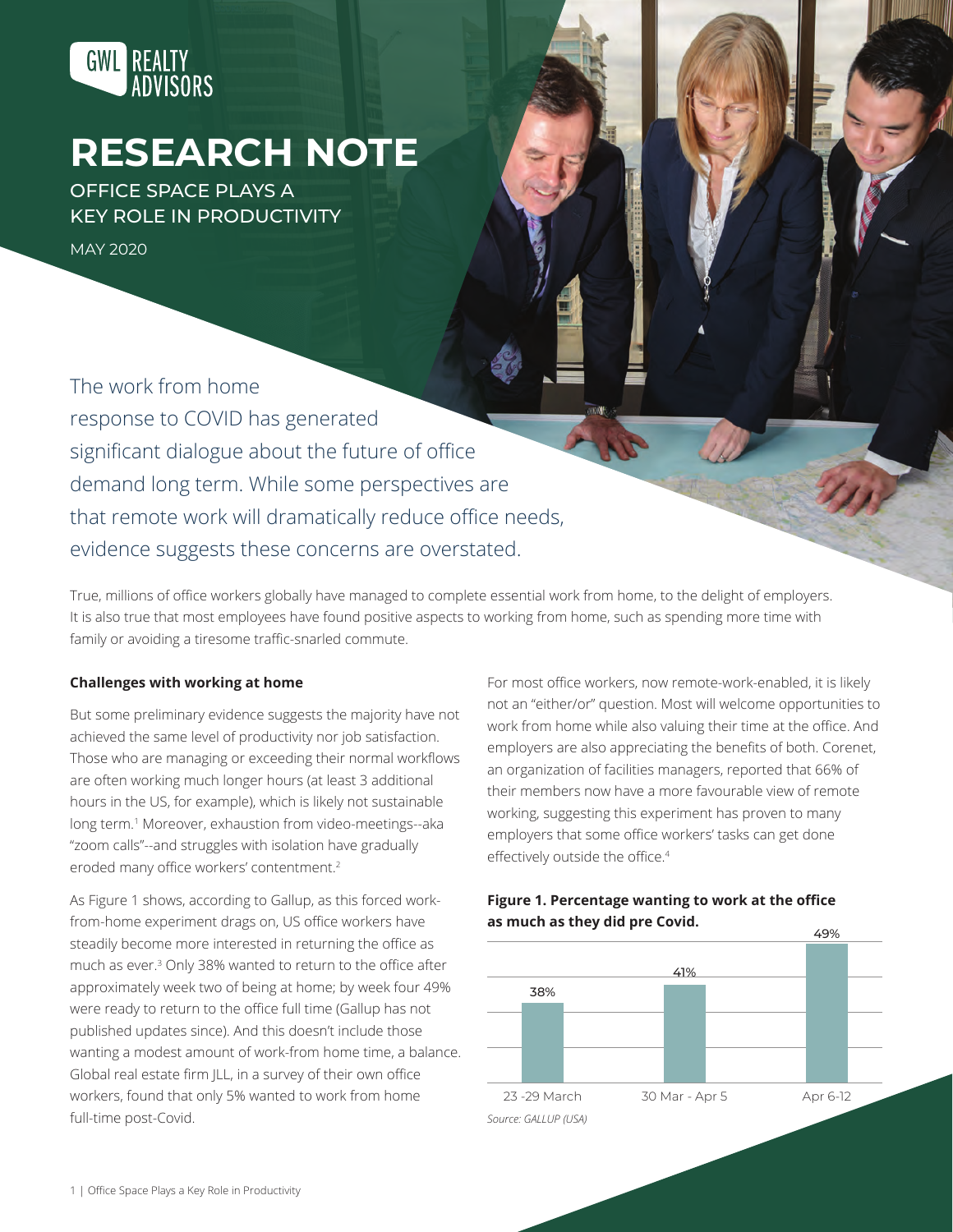## **The Value of The Office – Inspiration, Long-Term Productivity**

A few CEOs as well as market watchers have suggested office space is no longer needed because their firm's productivity has increased in recent weeks, in their view. However, this observation reflects only a short window of time. Moreover, they are typically fixated on only one aspect of what office workers do—focused work such as generating reports, designs or software code. But office space is for much more than that, especially among those employers considered "best places to work." Office spaces are places where people interact in formal and informal ways, generating ideas, creating connections, learning skills, and transferring wisdom between generations. It's where the inspiration comes from for that "focused work" productivity.

Cushman and Wakefield in a recent webinar notes that office productivity—while hard to measure precisely—includes five key areas.5 At different times of their days and weeks, office workers must be able to:

- **Focus**
- **Collaborate**
- **Have refresh opportunities (breaks that refresh)**
- **Create social bonds with colleagues**
- **Learn in formal and informal ways, continuously (mentoring, watching colleagues is as important as course work)**

Focused work can often be done effectively at home, assuming the individual does not need access to confidential paper documents or specialty technology or systems. The other aspects of 21<sup>st</sup> century office work are more efficient and effective at the office. Yes, you can take breaks at home, however it is not the same. A coffee break at the office, for example, might involve a walk to get a coffee with colleagues, whether in the kitchen or at a café, and this also provides an opportunity to forge social bonds, learn something new, and may ignite an idea. A "break" at home might involve unloading the dishwasher or putting in a load of laundry (neither inspiring nor refreshing.)

The pandemic-induced distancing has taught everyone how to use Microsoft Teams and Zoom, among other technologies, which can substitute for some face-to-face connections. Everyone has also learned how exhausting these meetings can be, and how carefully planned they are. Serendipitous encounters around the water cooler or in the kitchen simply don't happen.

*You cannot measure the productivity of people working from home, now. You have to measure it from a long term perspective...If you work from home for a year or two or three your productivity will not be as great as it has been over the past two months as we are in a very unusual situation.* 

*Benjamin Tal, Deputy Chief Economist CIBC World Markets, 5 May 2020***<sup>6</sup>**

As Benjamin Tal (Deputy Chief Economist, CIBC Capital Markets) stated in a recent webinar address, office productivity needs to be measured over months and years. Over the past nine weeks, office workers have been able to draw on connections built with colleagues over the previous months, years, and in some cases decades. Many had already done the creative collaboration required to go home and write reports or code. Those bonds with colleagues and the inspiration to complete work will gradually diminish without those chance encounters as well as regular in-person conversations, presentations, and problem-solving sessions.

## **Closing thoughts on the need for office space:**

- **1.** Long-term organizational performance and success depends on: building trust among colleagues; creating confidence in leaders; collaborating on projects; transferring knowledge between people, and even building a culture or brand. And this needs to happen in formal meetings as well as informal encounters. This takes place in office space.
- **2.** Office professionals want to be productive and successful—and their employers also want them to succeed. This requires the opportunity to do everything listed in #1 above, which requires office space. Prior to the covid-19 outbreak, most firms were competing for talent. The talent is typically 80-90% of company costs while office space is 5-10% of costs (with technology being most of the remainder). If the office space can make the talent more productive and improve attraction and retention, the financial math works.
- **3.** Some of the talent will want to work from home when appropriate, and we anticipate employers will embrace this more post-pandemic. However, to ensure all employees remain connected, collaborating, and sharing, most will also need to have a place in the office.